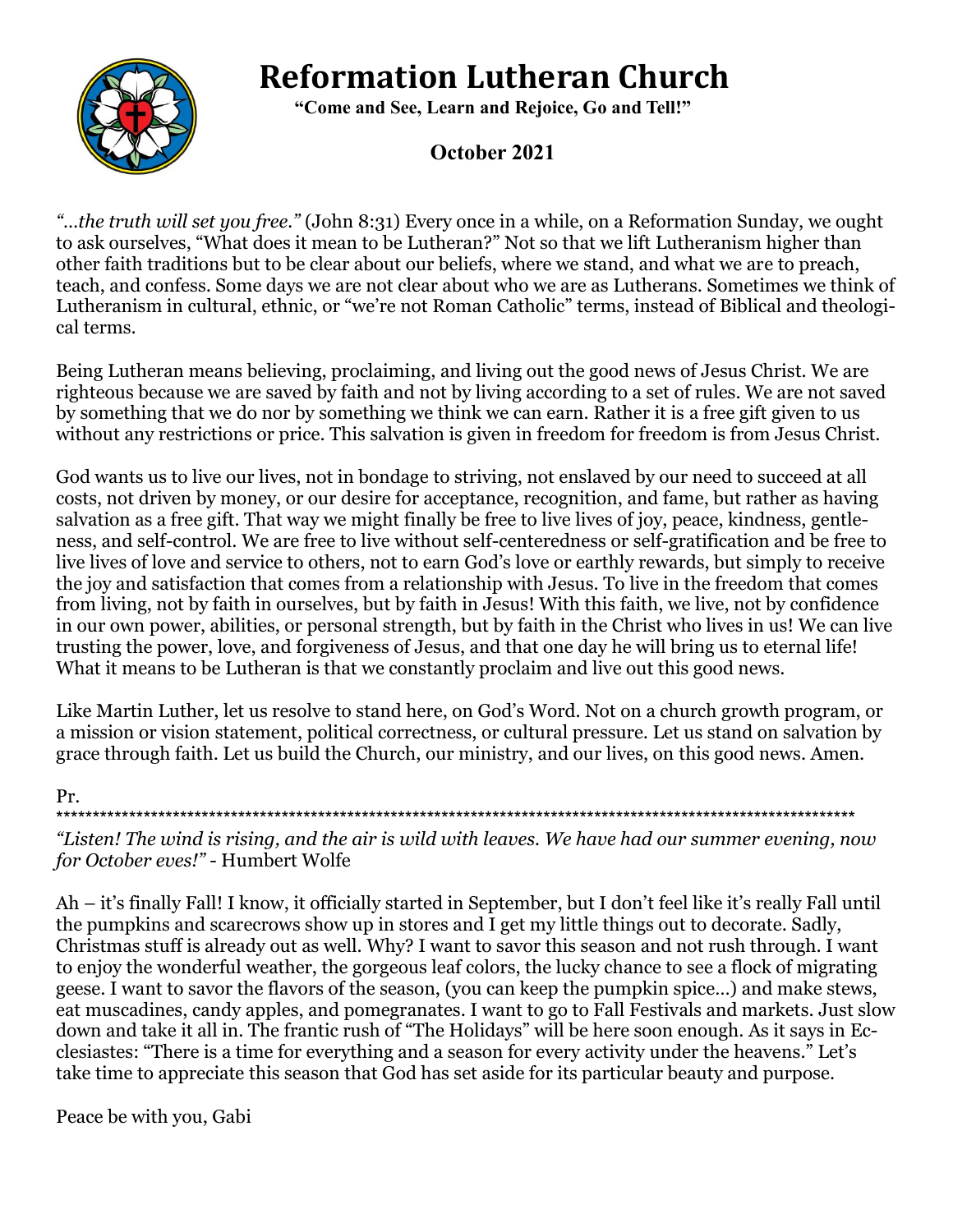**Treasurer's Report:** Thank you to those who are keeping up with their tithes. We've still been holding our own overall. Blessing to you, Judy

**Fellowship:** The German Food truck will be here on the 10th. That will be a fun time of fellowship for us and hopefully some folks who come to visit! Let's think about a potluck maybe on Reformation Sunday – October 31st. All ideas are welcome for events!

**Property:** We are in the process of getting the leaking roof repaired. Our October clean-up day will be Saturday, the  $30<sup>th</sup>$ , 9:00 a.m.

**Education:** We have completed our Wednesday Bible Study, Being Lutheran, via ZOOM. Another Bible study will be scheduled after the holidays.

Portals of Prayer for October – December are on the table at the back of the church.

**Worship and Music:** September 19 was National Back to Church Sunday. We didn't have many take advantage of that special day, but every Sunday is a special day with its opportunity to hear God's word and partake of His sacraments. We are so lucky that we live in a country where we are free to worship at the church of our choice, hear the message of forgiveness from the Gospel and receive that forgiveness when we walk to the front of the church for communion. We are open for business, so we hope to see more of you on Sunday mornings and hope you will also bring a friend.

Hopefully, you will all enjoy reading from the Book of Concord in our Monday devotions. It is a special book for Lutherans, and most of us have never read it. It's a big book, so you will get it each Monday for quite a while.

And talking about special days…Don't forget…Reformation Sunday is October 31.

The October-December Portals of Prayer have arrived and are located on the table at the back of the church. Please feel free to take one. It contains a day-by-day devotion and makes a great way to begin each day…take one for a friend as well.

**Mission and Ministry:** Our Thrivent shopping for The Hope Center is almost completed. (Finally!) All ideas for other projects are welcome! Please keep an ear out for where there may be other needs in our community.

\*\*\*\*\*\*\*\*\*\*\*\*\*\*\*\*\*\*\*\*\*\*\*\*\*\*\*\*\*\*\*\*\*\*\*\*\*\*\*\*\*\*\*\*\*\*\*\*\*\*\*\*\*\*\*\*\*\*\*\*\*\*\*\*\*\*\*\*\*\*\*\*\*\*\*\*\*\*\*\*\*\*\*\*\*\*\*\*\*\*\*\*



**October 16th – Ingrid Hanson**

**October 23rd – Pat Hunsaker**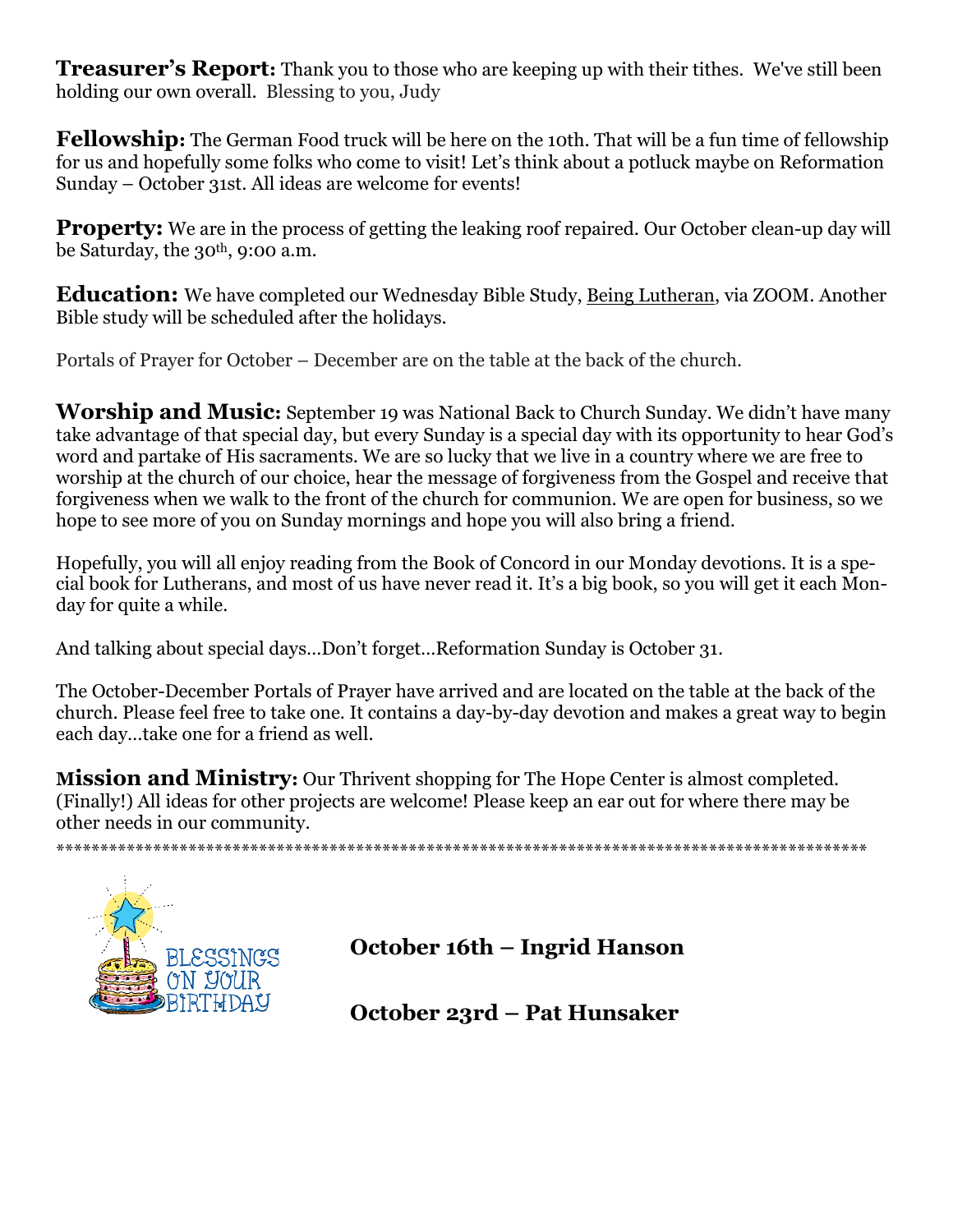## **OCTOBER CALENDAR**

Sunday – October 10<sup>th</sup> – German Deli Food Truck – Noon – 2:00 p.m.

Sunday – October  $16<sup>th</sup>$  – Community document shredding (FREE) from 8:30 – 11:30 – **Columbus Technical College** 

Sunday – October  $17<sup>th</sup>$  – Council

Saturday – October  $30<sup>th</sup>$  – Clean-up day beginning around 9:00 a.m.

Sunday – October 31st – Reformation Sunday (Maybe a Potluck after service?)

|                    | Oct. 3 | <b>Oct. 10</b> | Oct. 17 | Oct. 24 | Oct. 31 |
|--------------------|--------|----------------|---------|---------|---------|
| <b>Altar Guild</b> | Junior | Judy           | Junior  | Judy    | Junior  |
| <b>Usher</b>       | Judy   | Junior         | Judy    | Junior  | Judy    |
| Lector             | Lynne  | Tammy          | Karen   | Lynne   | Junior  |
| <b>Sermon</b>      | Gabi   | Pastor         | Chuck   | Pastor  | Pastor  |
| <b>Thrive</b>      | Gabi   | Gabi           | Pastor  | Gabi    | Pastor  |
| Oaks               |        | Pastor         |         | Chuck   |         |

#### WE CONTINUE OUR STUDY OF LUTHERAN HISTORY WITH "Father Heyer: On the Move for the Lord"

There are those Christians who simply cannot see a need somewhere, without trying to do something about it. When their people on the margins who need to hear the Good News of Jesus Christ proclaimed to them, these Christians jump in without any thought of themselves-they just know that there is a need and someone who needs the proclamation of God's love. An outstanding example of such a Christian was Pastor john Christian Frederick Heyer (1793-187~), commonly known as Father Heyer. He was always on the move, bringing God's Word to those in need, literally around the world.

Heyer migrated from Germany to the United States at the age of fourteen, in 1807. Inspired by Pastor J. H. C. Helmuth, Heyer began his theological studies with him, later returning to Europe to continue his work at the University of Goettingen. Returning to America in 1816, he was immediately assigned to several congregations and was ordained in 1819. For the next decade Heyer served several congregations in western Pennsylvania and by all accounts was a very effective pastor, even learning enough English to become proficient preacher in that new language – quite an accomplishment. Yet Heyer knew that there were Lutherans all over the nation who had neither congregations nor pastors, and that was not acceptable to him.